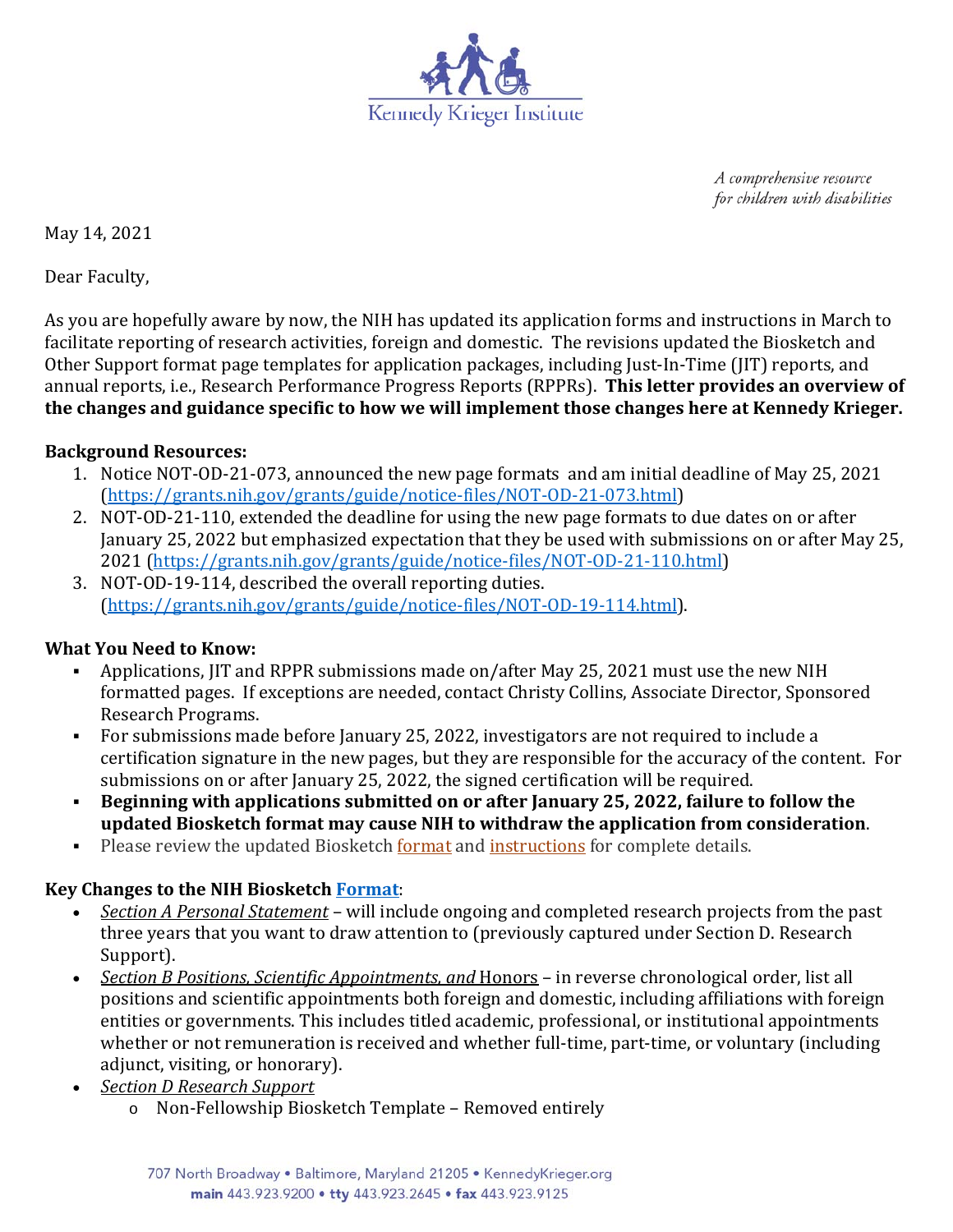$\circ$  Fellowship Biosketch Templates – changed to Scholastic Performance

You may wish to consider transitioning to the updated NIH Biosketch template when it becomes available in SciENcv. Using SciENcv eliminates the need to repeatedly enter data on a Word document. Researchers will also be able to leverage their information from the eRA Commons, Research.gov, ORCID, and NCBI.

# **Key Changes to the NIH Other Support Format:**

- Re-organized entire format (see Other Support sample)
- Effort is projected for each budget period for the entire project period
- Separation of funded projects from in-kind contributions
- Signature block added for PD/PI or Senior/Key Personnel certification of accuracy of information each PD/PI or Senior/Key Personnel must electronically sign their respective Other Support section prior to submission **[***This is optional at Kennedy Krieger for submissions on or before January 25, 2022.***]**
- Requirement of support documentation Other Support submissions that include foreign activities and resources must include copies of contracts, grants, or any other agreement specific to Senior/Key Personnel foreign appointments and/or employment with a foreign institution as part of the Other Support. All supporting documents must be in English **[Note:** *This is not required for submissions on or before January 25, 2022.***]**
- When a recipient organization discovers that the PI or other Senior/Key Personnel failed to disclose outside of JIT or the RPPR, they must submit an updated Other Support as soon as it becomes known.

NIH is finalizing the template to accommodate Other Support requirement updates in SciENcy and anticipates that it will be available beginning in FY 2022. Until the SciENcv template is available, the **Interim Process** must be followed for the May 25, 2021 due date and forward:

- Applicants and recipients must use Word Format page to prepare Other Support
- Forms must be converted to PDF
- PDF forms must be electronically signed prior to submission

In summary, and consistent with Hopkins' practice, Kennedy Krieger will require use of the updated Biosketch and Other Support formats for applications, JIT and RPRRs submitted on or after May 25, 2021 but it will not require the signature certification until January 25, 2022. *However, all investigators remain personally responsible for the accuracy and completeness of their Biosketch and Other Support disclosures on all submissions, including proposals, JIT requests and RPPRs.* Once the signatures are required, the Other Support must be signed digitally via adobe.

In addition, while we will not be including copies of foreign agreements, contracts or appointments in the upload to NIH, all investigators should ensure that all agreements that relate to any foreign appointment or other item listed in the Other Support page have been reviewed by the Director of Research Administration, Molly Timko, and that all foreign appointment agreements are on file, translated, and ready to be submitted to NIH upon request.